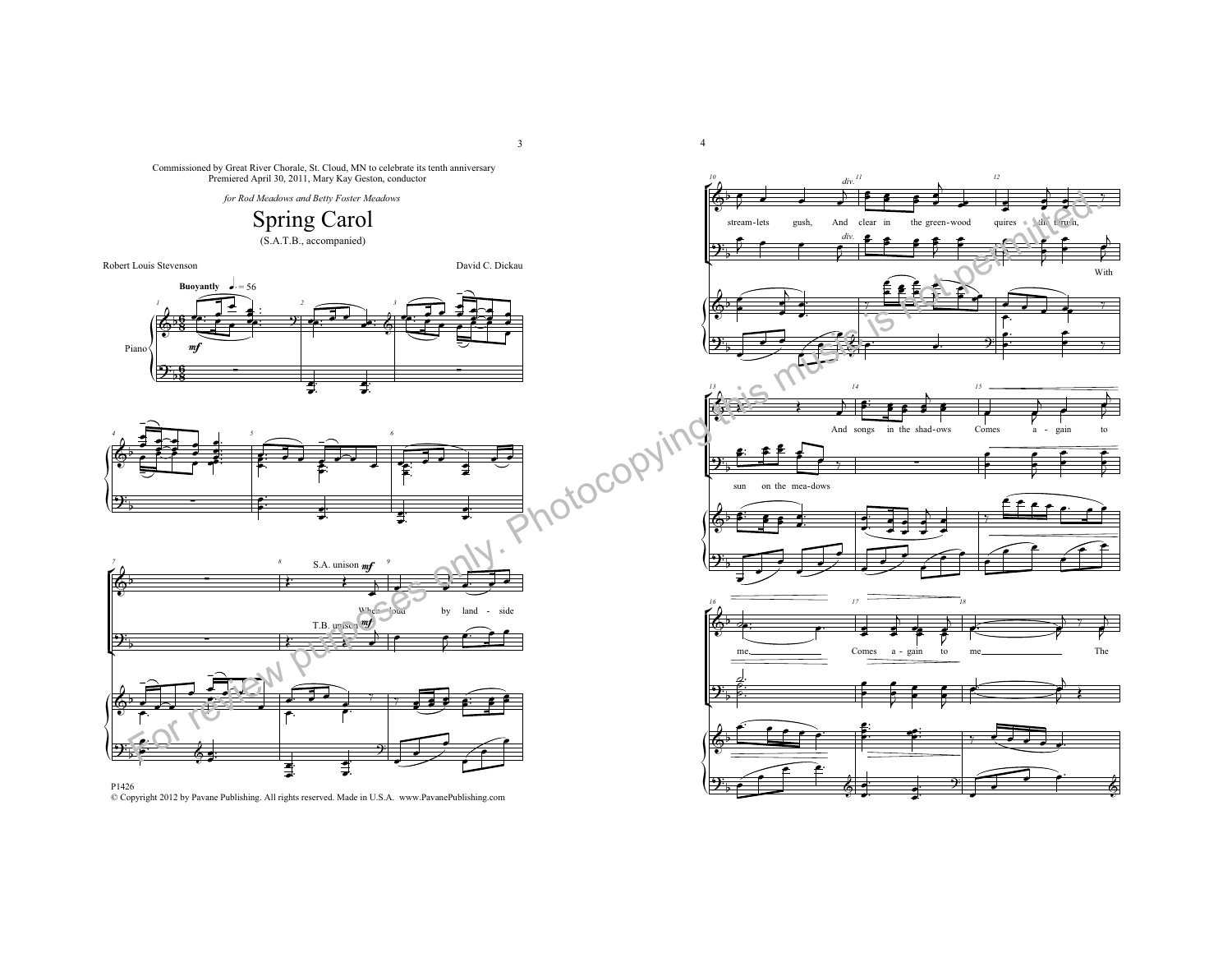



 $6\phantom{.}6$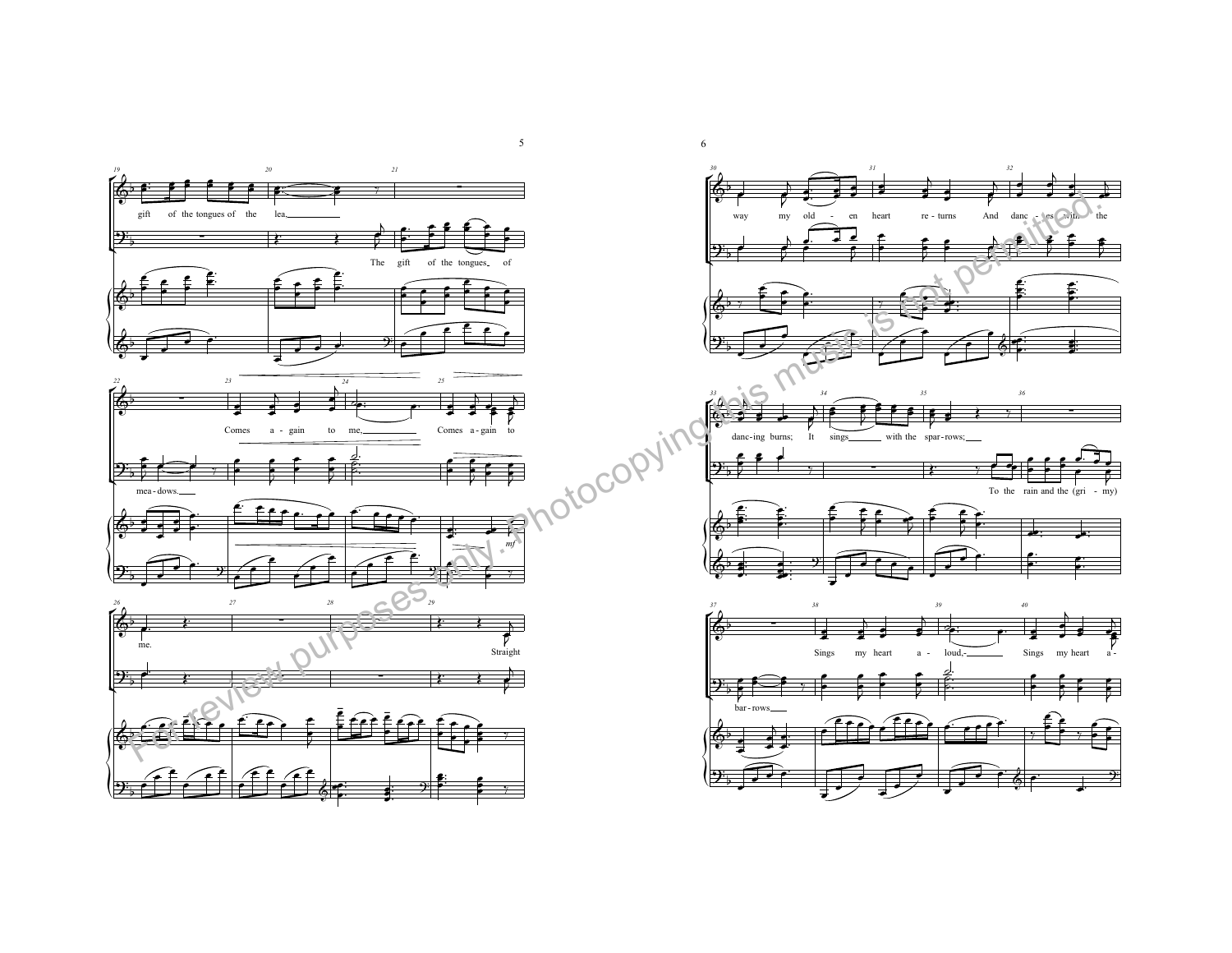

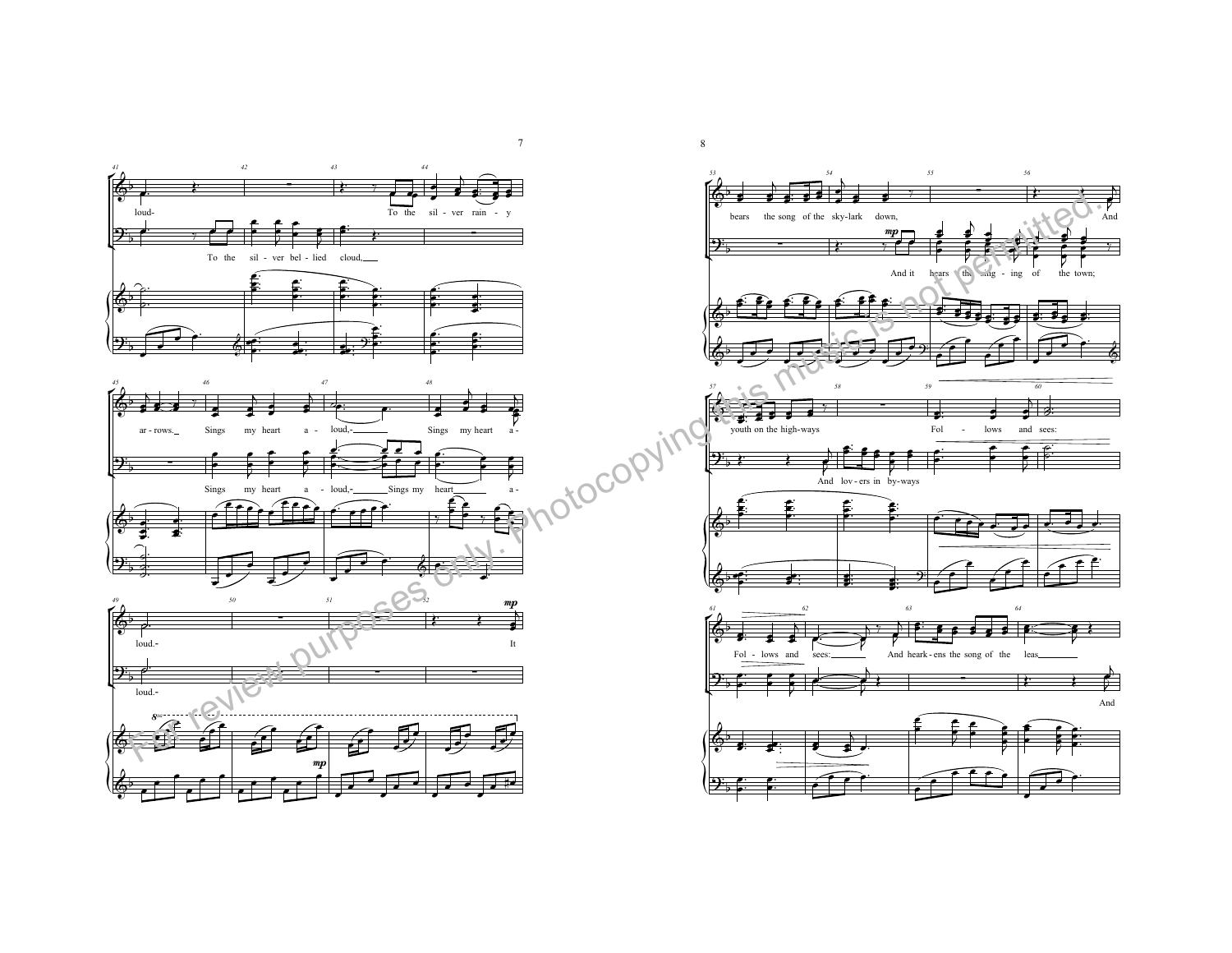